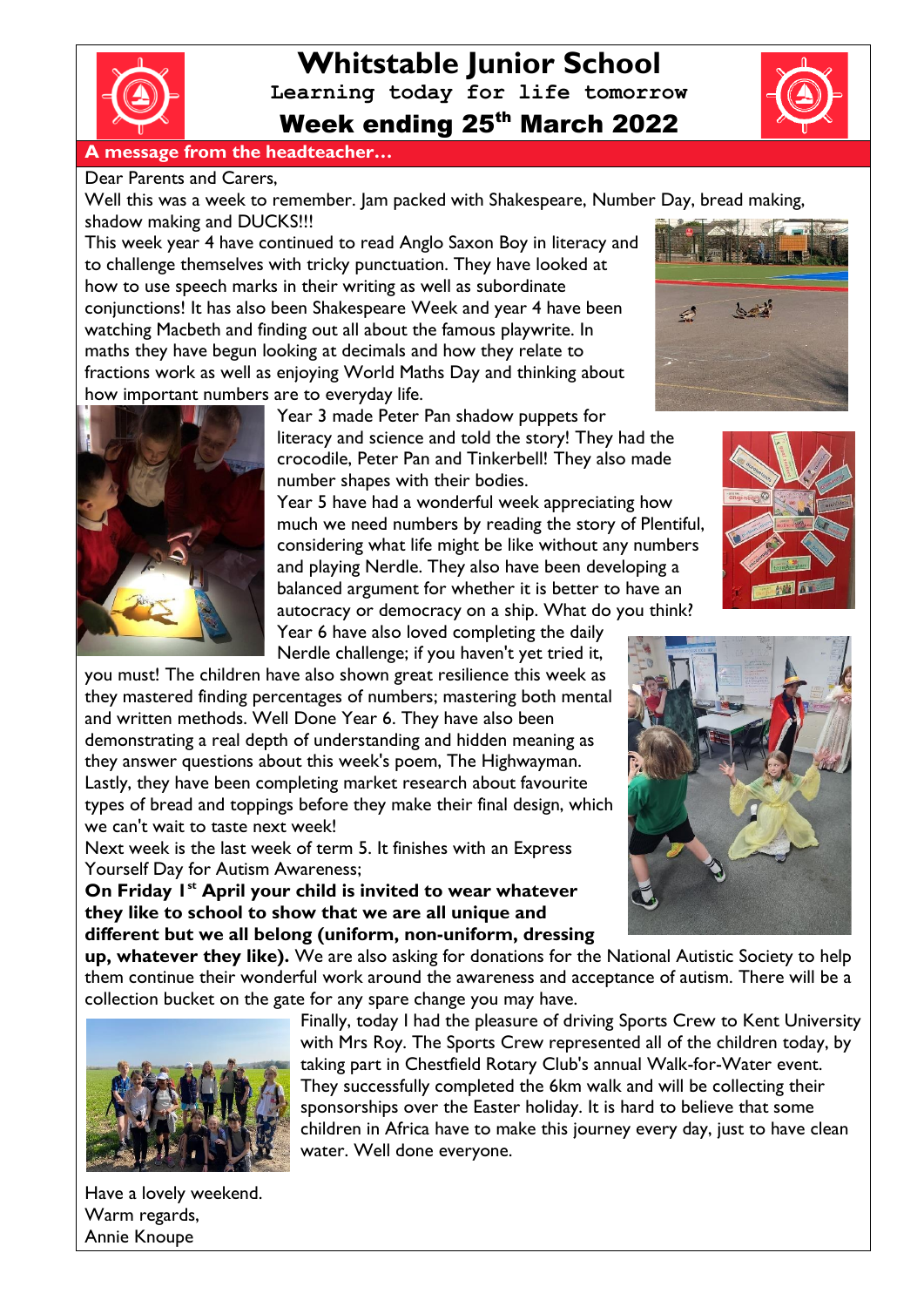### **PTFA…**

Enormous thanks to the PTFA for holding the Thank You Sale. I know there are lots of lucky carers out their who will be or may already have received some lovely gifts.

The PTFA have further plans in the pipeline so keep an eye on dates.

### **WJS Playground Project…**

# **WJS Playground Project**

Please remember that any amount is warmly welcomed and if you think you may know someone who would like to support us, please do pass on our JustGiving link WS Playground Project **[JustGiving.](https://www.justgiving.com/crowdfunding/wjsplaygroundproject?utm_term=Egn8J7jwd)** 

**Headteacher Award…**

# **Headteacher Award- Jurgis in 4W**



In the words of a very famous song from 'Encanto', "We need to talk about Jurgis"! Your teacher said they would like to nominate you for being kind, helpful and always engaged in your learning. You are hardworking and caring with it, which makes you such a joy to teach. You are a shining star and a real role model for all.

Well done Jurgis!

# **Times Tables Rock Stars…**

# **We have launched a new drive to get children logging on to TTRockstars!**

Every week we celebrate the children's achievements. Take a look at the Hall of Fame below. But we want MORE children logging on and having fun practising those all-important tables which make all the difference in their maths lessons. We will have a display up in school and also children who can complete a tables quest in under 1 minute will earn themselves a Rock Hero Badge.

Finally, anyone who has been on TT Rockstars for 15/20 minutes every week for the rest of the term will get an extra playtime for all their hard work.